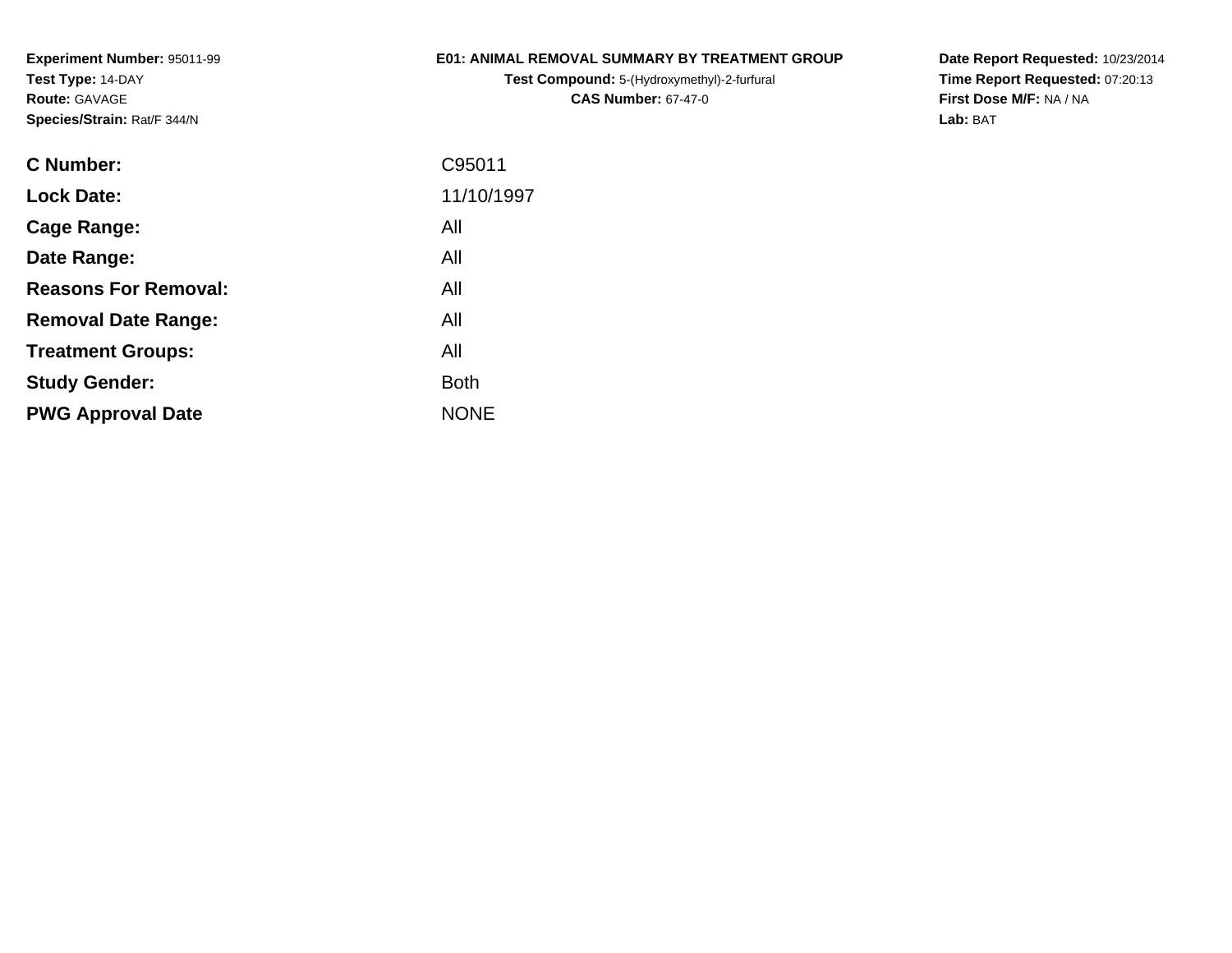### **E01: ANIMAL REMOVAL SUMMARY BY TREATMENT GROUP**

**Test Compound:** 5-(Hydroxymethyl)-2-furfural **CAS Number:** 67-47-0

**Date Report Requested:** 10/23/2014 **Time Report Requested:** 07:20:13**First Dose M/F:** NA / NA**Lab:** BAT

#### **MALE**

| <b>TREATMENT</b> | Terminal<br><b>Sacrifice</b> |
|------------------|------------------------------|
| 0 MG/KG          |                              |
| MG/KG<br>1500    |                              |
| <b>TOTAL</b>     | 10                           |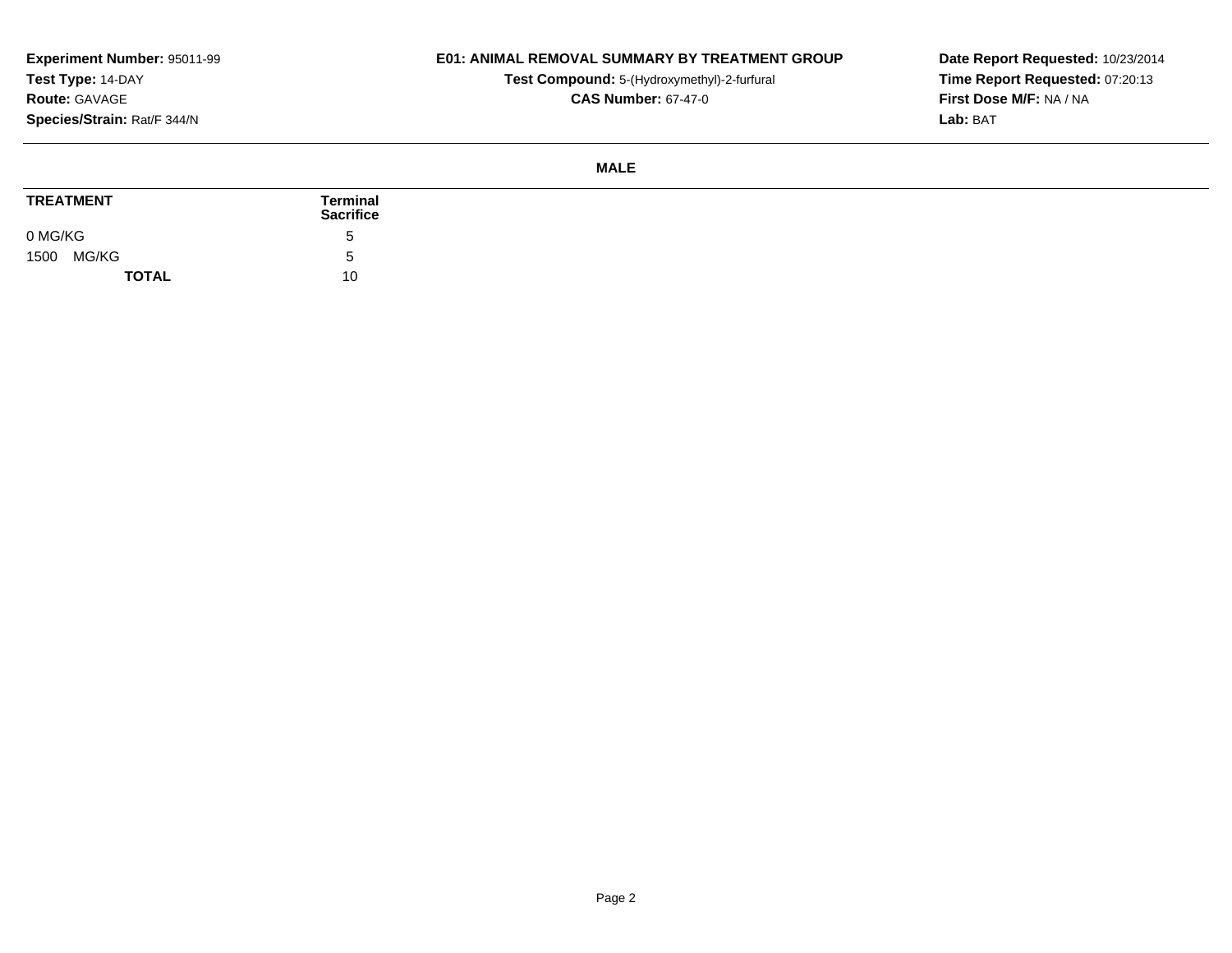### **E01: ANIMAL REMOVAL SUMMARY BY TREATMENT GROUP**

**Test Compound:** 5-(Hydroxymethyl)-2-furfural **CAS Number:** 67-47-0

\*\*\*END OF MALE DATA\*\*\*

**Date Report Requested:** 10/23/2014**Time Report Requested:** 07:20:13**First Dose M/F:** NA / NA**Lab:** BAT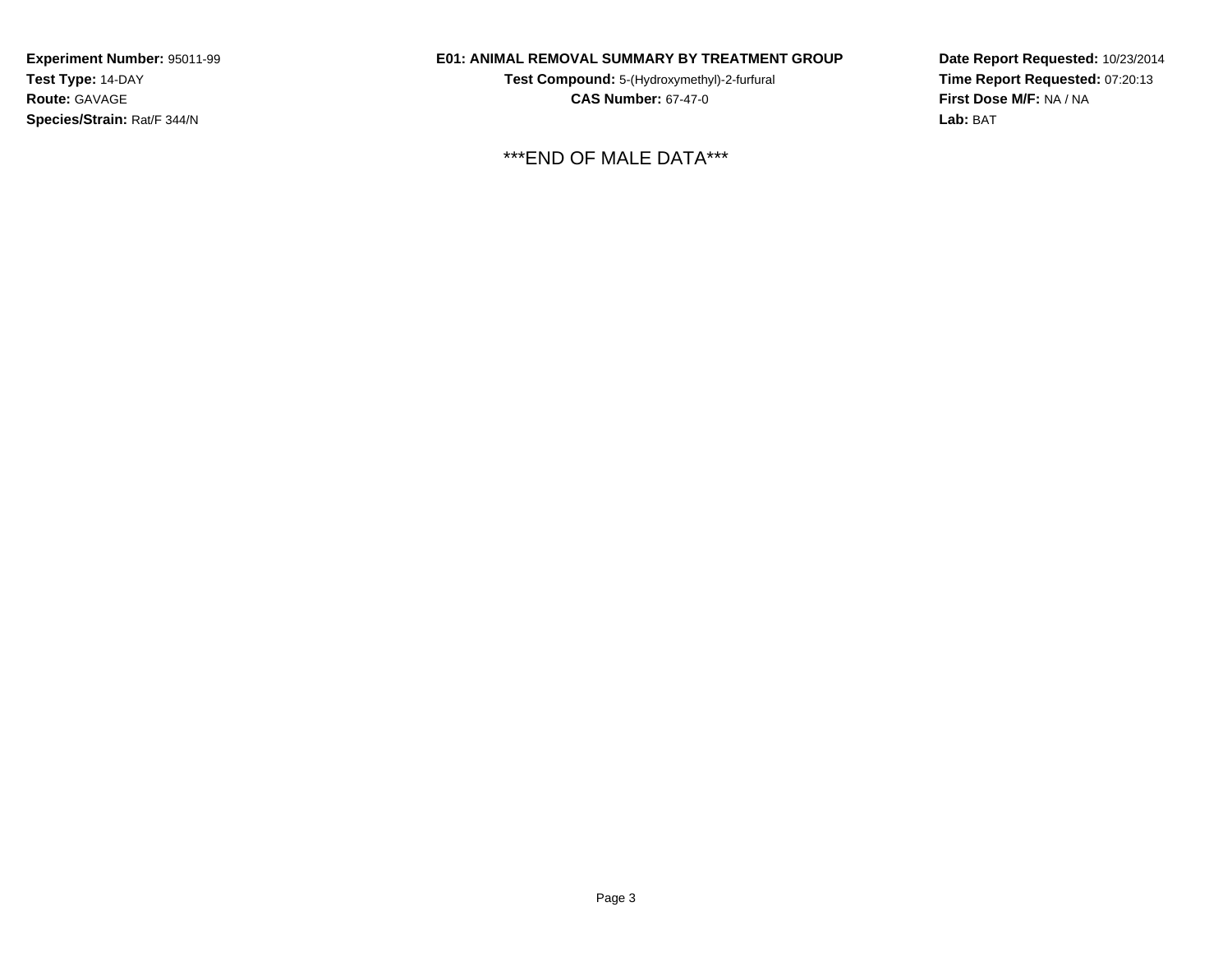### **E01: ANIMAL REMOVAL SUMMARY BY TREATMENT GROUP**

**Test Compound:** 5-(Hydroxymethyl)-2-furfural

**Date Report Requested:** 10/23/2014 **Time Report Requested:** 07:20:13**First Dose M/F:** NA / NA**Lab:** BAT

## **CAS Number:** 67-47-0

#### **FEMALE**

| <b>TREATMENT</b> | <b>Terminal</b><br><b>Sacrifice</b> |
|------------------|-------------------------------------|
| 0 MG/KG          |                                     |
| MG/KG<br>1500    |                                     |
| <b>TOTAL</b>     | 10                                  |